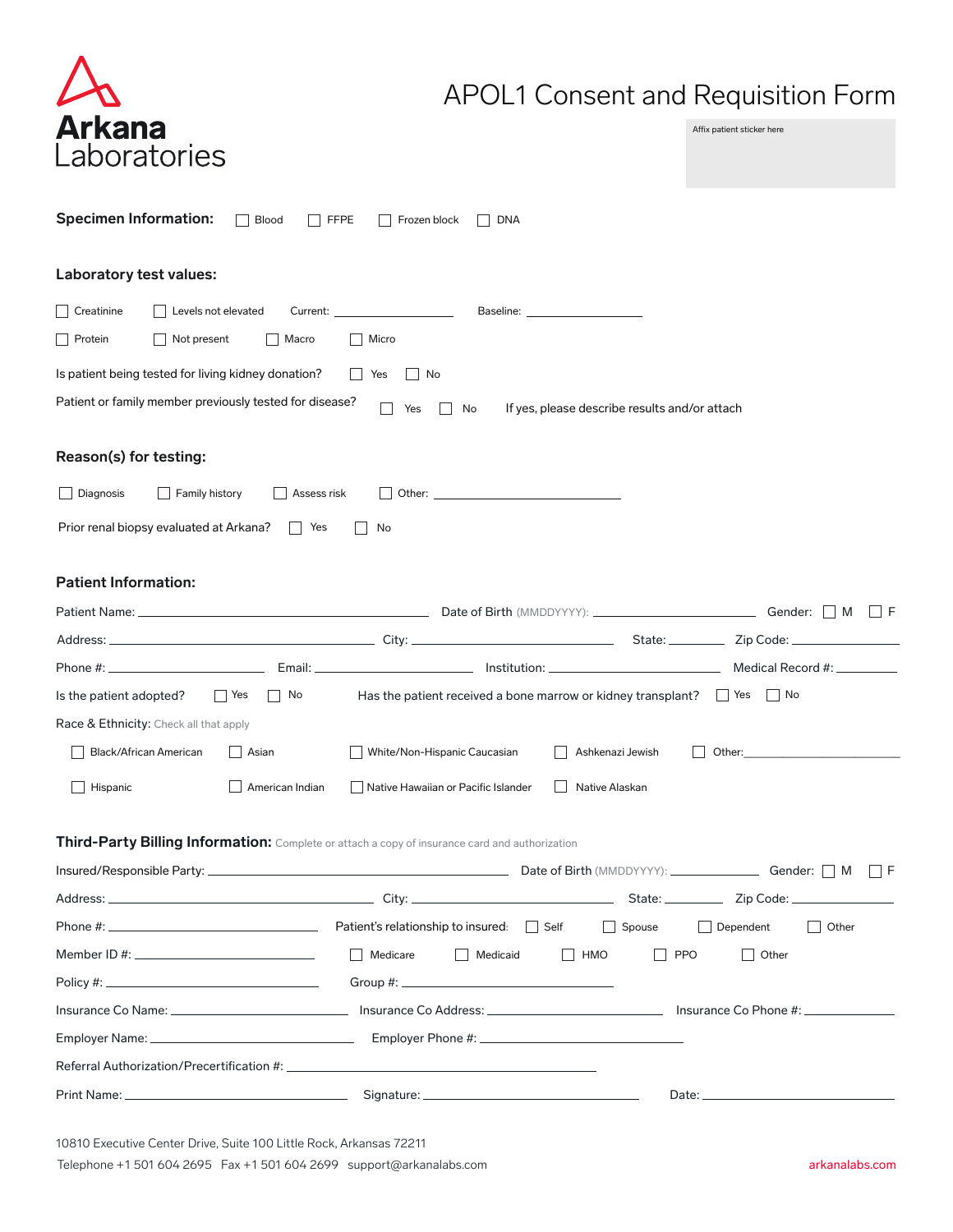

# APOL1 Consent and Requisition Form

Patient Name: \_\_\_\_\_\_\_\_\_

Date of Birth (MMDDYYYY):

## **Referring Physician Information:**

| Name: $\Box$ MD                                                                       |  |  |  |  |  |  |
|---------------------------------------------------------------------------------------|--|--|--|--|--|--|
|                                                                                       |  |  |  |  |  |  |
|                                                                                       |  |  |  |  |  |  |
|                                                                                       |  |  |  |  |  |  |
| <b>Patient seen by Genetic Counselor?</b> If yes, please provide contact information. |  |  |  |  |  |  |
|                                                                                       |  |  |  |  |  |  |
|                                                                                       |  |  |  |  |  |  |
| Institution: Same as referring physician See below                                    |  |  |  |  |  |  |
|                                                                                       |  |  |  |  |  |  |
|                                                                                       |  |  |  |  |  |  |

### **Specimen and Shipping Information:**

Please contact Arkana Laboratories at (501) 604-2695 to request a kit.

### **Arkana Laboratories Molecular Policies**

By requesting testing from Arkana Laboratories Molecular Division (ALMD), the ordering physician indicates that they understand and accept the

policies of the ALMD, as listed below, and has communicated these policies to the patient.

- A. The laboratory testing performed in ALMD requires advanced technology and is performed by highly skilled doctors and technicians. As in any laboratory, despite our best and diligent efforts there is a small possibility that a test will not work or that an error may occur.
- B. Should required information not be provided in the test requisition form, lab personnel may contact patients directly to obtain or verify information required to complete the form.
- C. Results will only be released to the ordering physician and other providers listed on the requisition form.
- D. It is the responsibility of the ordering physician to disclose test results and direct the patient's care as appropriate.
- E. Turnaround times (TAT) for testing represent an estimate of the typical turnaround time for the test, but are not guaranteed.

## **Ordering Provider Signature**

 $I$ ,  $I$ ,  $I$  as ordering physician, certify that the patient being tested and/or their legal guardian have been informed of the risks, benefits, and limitations of the testing ordered, as well as the policies of ALMD listed above. I have obtained informed consent, as required by my own state and/or federal laws. In addition, I assume responsibility for returning the results of genetic testing to my patient and/or their legal guardian and for ensuring that my patient receives appropriate genetic counseling to understand the implications of their test results.

Signature (Ordering Physician) Date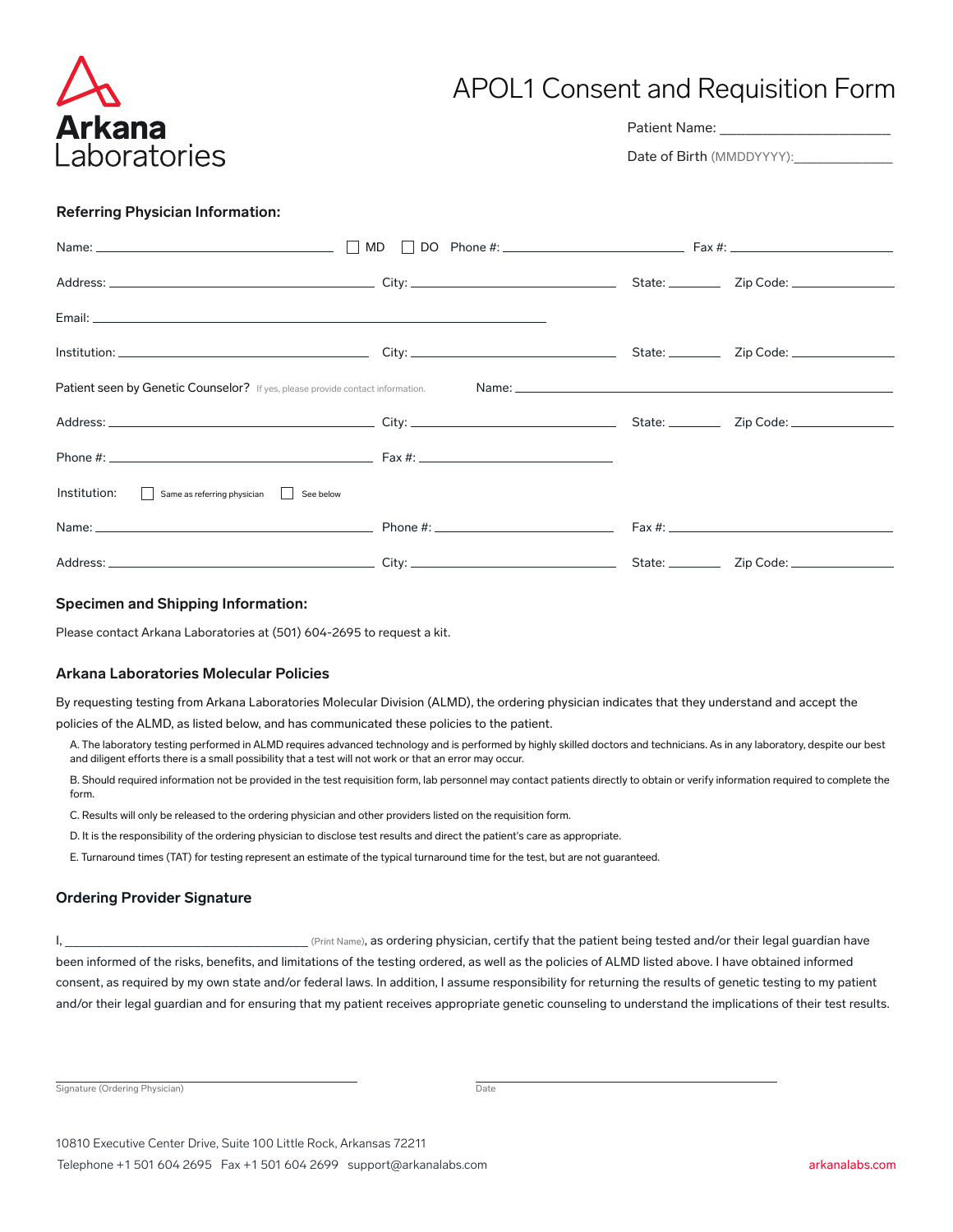

# Genetic Test Consent and Requisition Form

**NOTE: Please obtain patient/guardian signature on the consent form below. Failure to submit a completed consent may delay initiation of testing.**

| $l$ , (name)                                                                             | , voluntarily request for Arkana Molecular Diagnostic Laboratory to |  |
|------------------------------------------------------------------------------------------|---------------------------------------------------------------------|--|
| perform the genetic test for APOL1-related nephropathy for myself/my child (child's name |                                                                     |  |

#### **The following information was explained and I understand that:**

#### **General description and purpose of the test:**

Black/African Americans have a much higher rate of kidney disease than other populations without recent African ancestry. Almost all of this increased risk is associated with two different DNA mutations in the *APOL1* gene (called G1 and G2). Both copies of the *APOL1* gene must be affected by a mutation for an individual to have a higher risk of kidney disease (i.e. autosomal recessive inheritance pattern). The test detects the presence of the *APOL1* G1 [c.1024A>G; p.Ser342Gly (rs73885319)] and G2 [c.1169delATAATT; p.Asn388\_Tyr389del (rs71785313)] risk alleles using polymerase chain reaction (PCR) test methodology.

#### **Reason for testing:**

- Determining risk status in a Black/African-American patient, particularly in patients with systemic lupus erythematosus (SLE), collapsing or membranous glomerulopathy, HIV, or renal failure in the setting of COVID-19 infection
- Individuals being considered for kidney donation
- Determination of carrier status in a family member
- Clinical features of nephrotic syndrome and/or renal biopsy findings of collapsing glomerulopathy which is commonly seen in APOL1-related glomerulopathy

#### **Meaning of a positive test result:**

Individuals with 2 risk alleles (G1/G1, G1/G2, or G2/G2) are said to have a "high risk genotype". This genotype is characterized by a 7- to 10-fold increased risk for hypertension-associated end-stage renal disease (ESRD); 10- to 17-fold increased risk for focal segmental glomerulosclerosis (FSGS), and a 29-fold increased risk for HIV-associated nephropathy. These *APOL1* risk variants are also associated with progression to ESRD in African American patients with SLE and COVID-19 infection.

#### **Meaning of a negative test result:**

Individuals with no risk alleles (G0/G0) or a single risk allele (G0/G1 or G0/G2) are said to have a "low risk genotype" and have no increased risk of kidney disease due to the *APOL1* gene.

#### **Professional genetic counseling:**

Individuals considering genetic testing may wish to consult with a Certified Genetics Counselor or Geneticist prior to signing this consent..

#### **Additional information:**

- Additional samples may be needed if the sample is damaged in shipment or inaccurately submitted.
- As with any complex test, there is a small chance of a failure or error in sample analysis. Many measures are taken to avoid these errors. Uncommonly, an additional sample may be needed.
- Due to the complexity and potential implications of DNA testing, results are only directly reported to the ordering provider. Patient results and information are private and confidential, and will only be released to other parties with written consent from the patient.